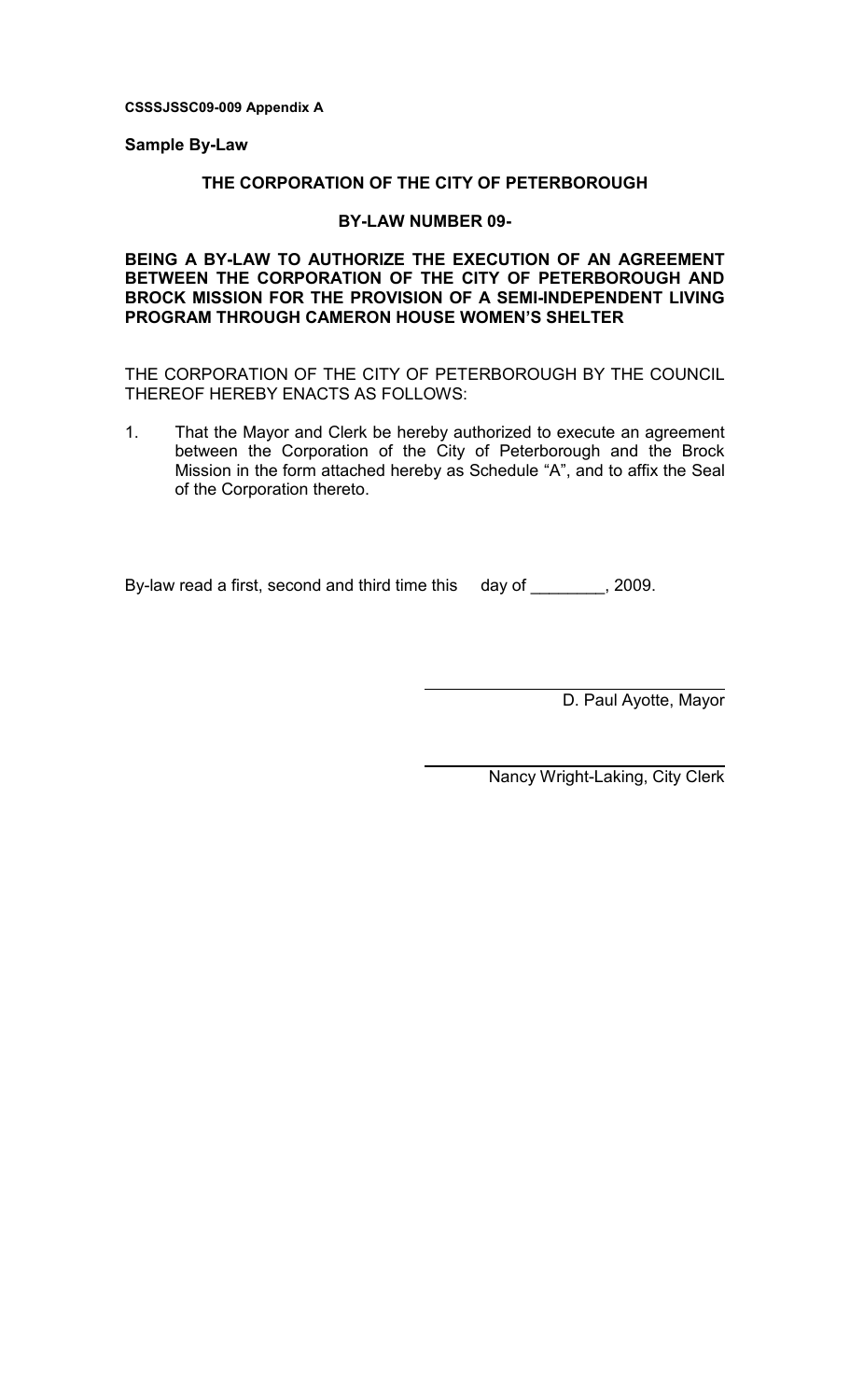#### Sample Agreement

THIS AGREEMENT made in quadruplicate this (insert date) day of (insert month), 2009

#### B E T W E E N:

THE CORPORATION OF THE CITY OF PETERBOROUGH

(hereinafter, the "City")

- and -

THE BROCK STREET MISSION – PETERBOROUGH

(hereinafter, the "Agency ")

WHEREAS the City has funding available for a pilot project concerning the provision of semi-independent living services to individual women;

AND WHEREAS the Agency has agreed to redevelop Cameron House to include individual living units to be occupied by one woman (a "Client");

AND WHEREAS the City and the Agency agree that the purpose of this agreement is to provide stable transitional housing and Related Services, as hereinafter defined, to Clients in order to reduce homelessness in the City of Peterborough, upon the terms and conditions set out herein;

AND WHEREAS the Agency agrees that it will continue to provide shelter services at Cameron House during the term of this agreement;

IN CONSIDERATION OF the mutual covenants set out in this Agreement and other good and valuable consideration, the receipt and sufficiency of which are hereby acknowledged, the City and the Agency hereby agree as follows:

#### 1. INTERPRETATION

- 1.1 In this Agreement, and all Schedules forming part thereof, the following terms shall have the following meanings:
	- a) Cameron House means the facility operated by the Agency at 738 Chemong Road in the City of Peterborough;
	- b) City Staff means persons employed by the City authorized to exercise the rights and perform the duties of the City under this Agreement;
	- c) Client means a woman to whom the Agency provides services under this Agreement;
	- d) Manager means the City's Manager of Social Services, or designate;
	- e) MFIPPA means the Municipal Freedom of Information and Protection of Privacy Act, as amended from time to time and includes any successor legislation;
	- f) Personal Development Plan means a personalized plan for each client which is designed by the SILSW to (1) assist the Client while living in a SILU and (2) prepare the Client to live independently in the City of Peterborough;
	- g) Related Services means the Related Services established in Schedule "A" or as otherwise agreed upon by the Parties;
	- h) Semi-Independent Living Services or SILS means the provision of such assistance as is contained in a Personal Development Plan and/or the provision of Related Services as may otherwise be reasonably necessary to permit each Client to live independently within Cameron House and, as required, the provision of such other assistance as is reasonably necessary to help each identified Client make the transition from semi-independent living to independent living;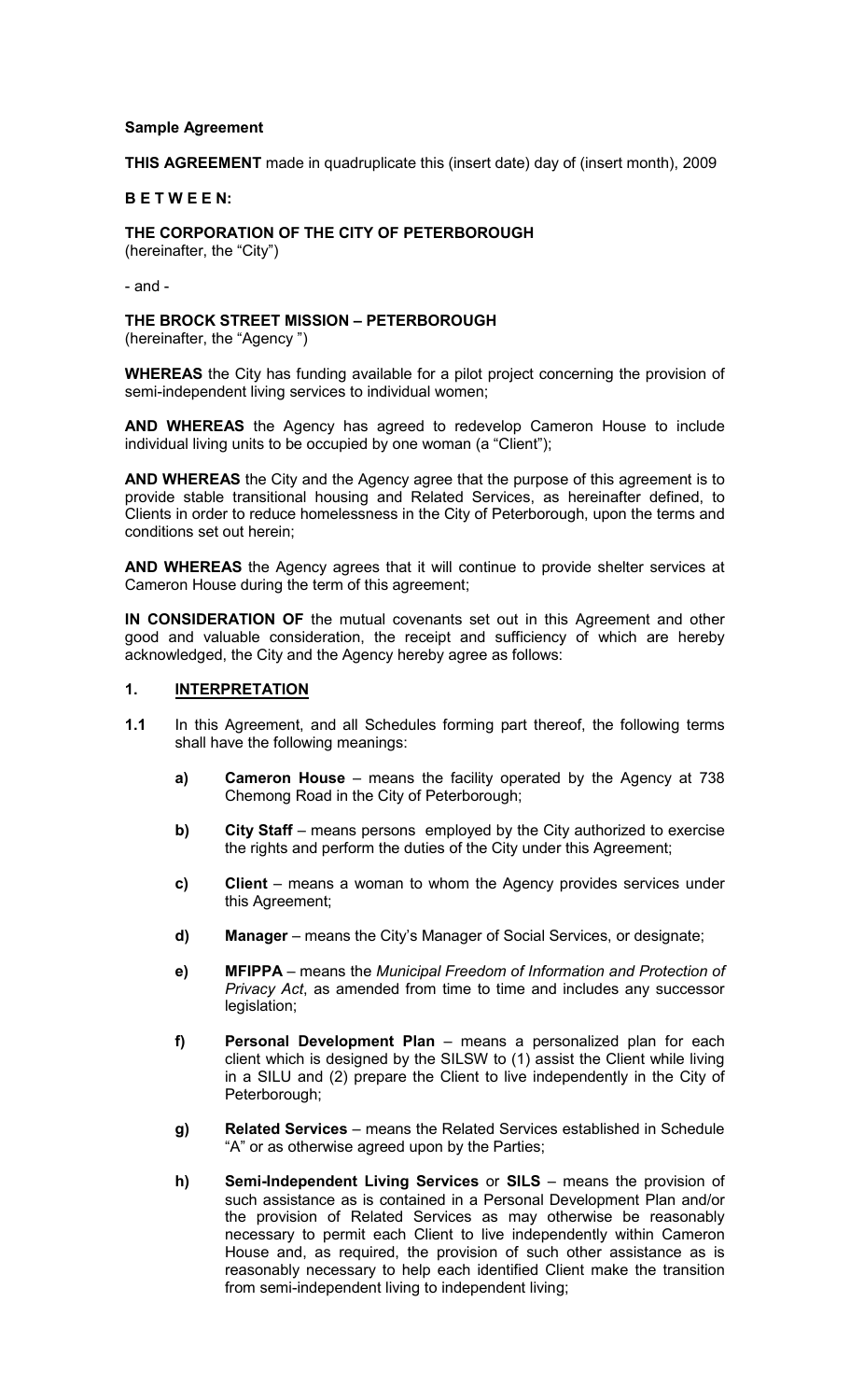- i) Semi-Independent Living Support Worker or SILSW means the person employed full-time by the Agency who shall be primarily responsible for providing SILS to Clients and for keeping such records and accounts as are reasonably required by the City;
- j) Semi-Independent Living Unit or SILU means a self-contained housing unit with sleeping quarters suitable for one (1) Client located within Cameron House;
- k) Support Worker Assistant or SWA means the person employed parttime by the Agency to assist the Semi Independent Living Support Worker.
- 1.2 In this Agreement, words in or implying the singular include the plural and vice versa, and words having gender include all genders.
- 1.3 The insertion of headings and the division of this Agreement into articles and subdivisions thereof is for convenience of reference only and shall not affect the interpretation thereof.
- 1.4 The following Schedules form part of this Agreement:

Schedule A: Related Services; Schedule B: Reporting Requirements

and the parties agree that unless the context clearly indicates otherwise, all references in this Agreement to this Agreement shall be deemed to include such Schedules.

1.5 This Agreement and the Schedules incorporated into it by reference constitute the entire agreement between the parties with respect to the subject matter hereof and all other prior agreements, representations, statements, negotiations and undertakings with respect to such subject matter are superseded hereby.

# 2. OBLIGATIONS OF THE AGENCY

- 2.1 The Agency shall:
	- a) Obtain all required financing, permits and approvals for the redevelopment of Cameron House;
	- b) Select appropriate Clients;
	- c) Select, hire and train the SIISW and the SWA;
	- d) Provide adequate supervision of, and direction to, the SILSW and the SWA; and
	- e) Provide the services as set out in this agreement and any Related Service as set out in the Schedule "A" or as may be otherwise reasonably requested by the Manager.
- 2.2 The Agency shall designate a person to be responsible for access to information and protection of privacy issues and the implementation of instructions in accordance with paragraph 2.4.
- 2.3 The Agency shall maintain the physical security of all data, information, reports material and other documents relating to this Agreement notwithstanding the medium in which such data, information, reports, materials or other documents are received or stored (including facsimile transmission) and shall advise the Manager immediately in the event of a security/privacy breach.
- 2.4 The Agency shall comply with all instructions and requirements of the Manager in relation to the City's obligations under MFIPPA.
- 2.5 In order to fulfil its obligations under paragraph 2.1, the Agency shall ensure that all persons who provide services under this Agreement receive adequate training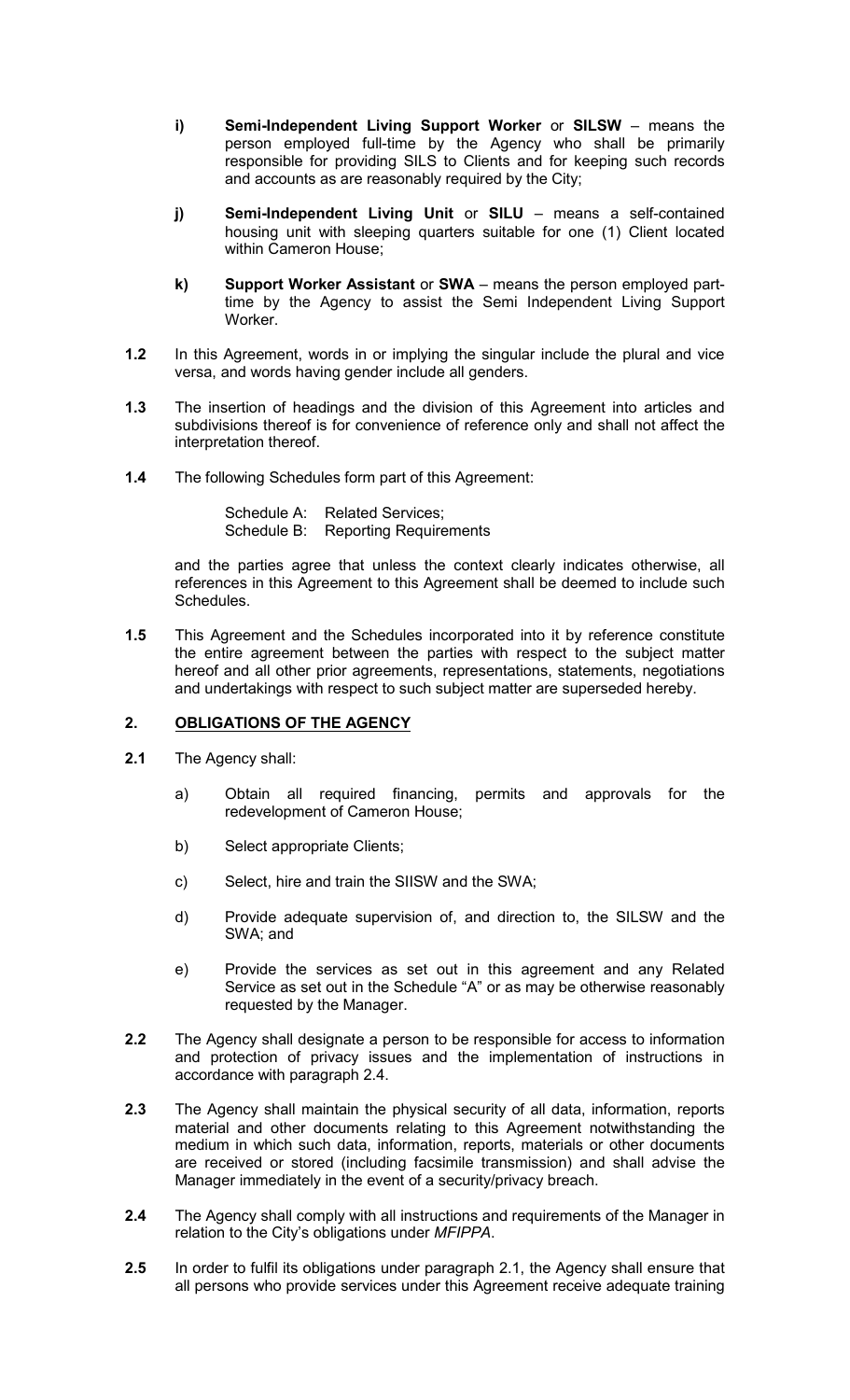and are knowledgeable in respect of the terms and conditions contained in this agreement.

- 2.6 The Agency shall maintain Cameron House and the SILUs in a good state of repair and fit for occupancy in the same manner as would a prudent owner.
- 2.7 In the event of a dispute between the City and the Agency relating to the Agency's obligations under this Agreement, the decision of the Manager shall be final.
- 2.8 The Agency shall put in place a policy, satisfactory to the Manager, to prevent conflicts of interest in the operation of the Shelter and the fulfillment of its obligations under this Agreement.
- 2.9 The Agency shall acknowledge the support of the City's Social Services Department on any material, web-sites, agency descriptions, reports, events, signage or publicity which is paid for in full or in part with funding provided pursuant to this Agreement.
- 2.10 The acknowledgement referred to in paragraph 2.9 shall be in such form and contain such content as requested by the Manager, acting reasonably.
- 2.11 While this agreement establishes the creation of the SILSW and the SWA, it nonetheless remains the Agency's responsibility to ensure that staffing levels are adequate to provide a safe working environment for its staff and a safe living environment for Clients.

# 3. TERM

- 3.1 This Agreement shall commence on the date it is signed by the City, and shall run until 31 December 2011 unless it is terminated earlier in accordance with the provisions of this Agreement. This agreement may be renewed for additional terms with the written agreement of the parties.
- 3.2 Unless the Agency has breached this agreement, either party may at any time terminate this Agreement, without penalty or cause, by giving a minimum of 90 days written notice to the other party.
- **3.3** In the event the Agency breaches this Agreement and
	- (a) the breach has not been remedied within 20 days of receipt by the Agency of written notice of the breach or within such longer period as the City may allow; or
	- (b) a plan satisfactory to the Manager to remedy the breach has not been implemented within the time period specified in the notice,

the City may, in its absolute discretion, terminate the Agreement at any time after the specified notice period has expired.

- 3.4 Notwithstanding paragraph 3.2, if in the opinion of the Manager, the Agency is in breach of this Agreement and the nature of the breach is such that an imminent life-safety issue has arisen and has not been immediately remedied, then the City may terminate this Agreement immediately by giving written notice to the Agency.
- 3.5 In the event the City terminates this Agreement under paragraph 3.2 or 3.3, the Agency acknowledges and agrees that the City shall have no liability to the Agency whatsoever for any loss which may be suffered by the Agency as a result of such termination.
- 3.6 Upon termination of this Agreement, the Agency shall forthwith reimburse the City any monies advanced by the City which were not expended in accordance with this Agreement.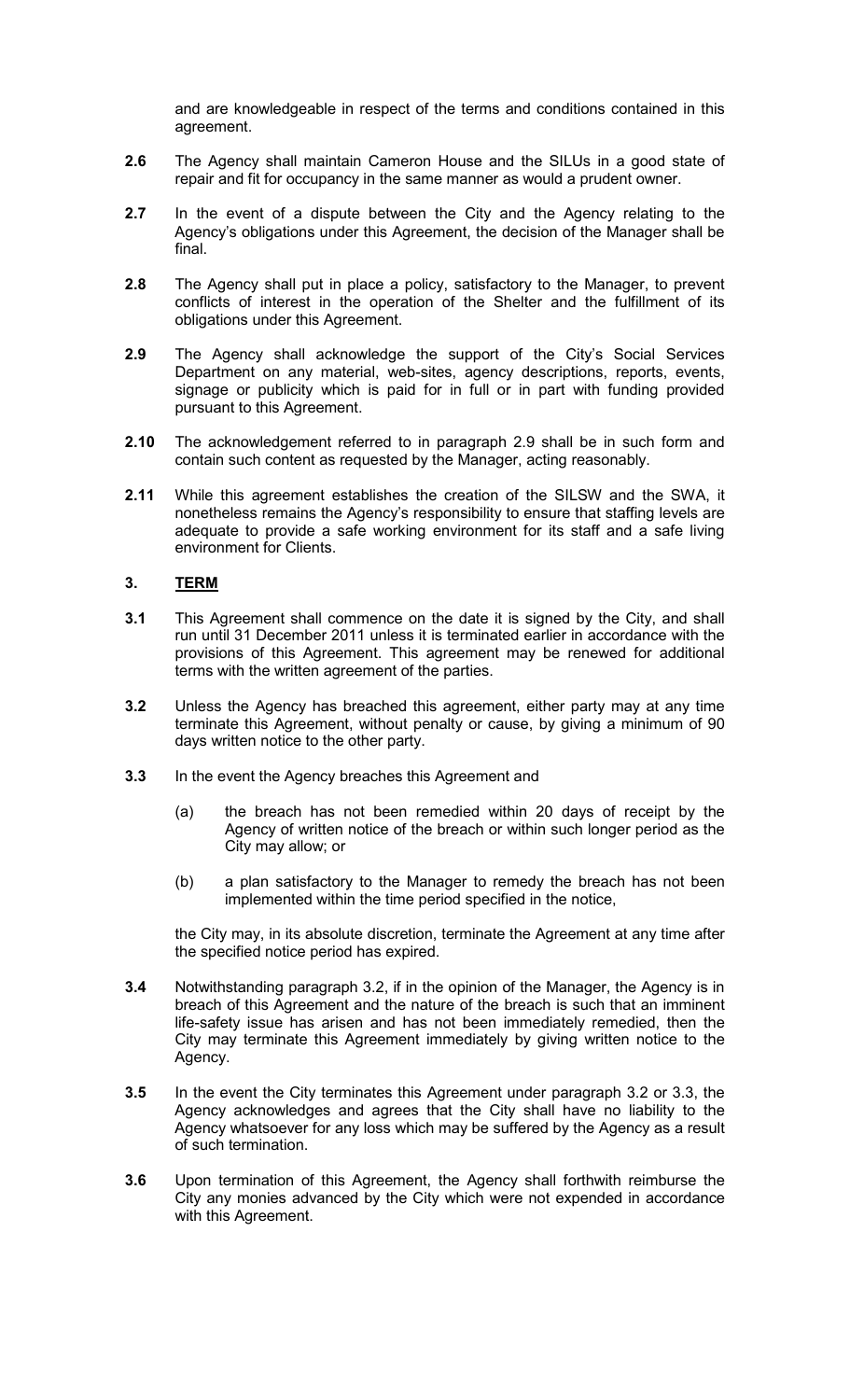# 4. PAYMENT

- 4.1 The City shall pay the following amounts to the Agency in accordance with the following:
	- a. THIRTY ONE THOUSAND FIVE HUNDRED DOLLARS (\$31,500) upon executing the Agreement; and
	- b. EIGHTEEN THOUSAND FIVE HUNDRED DOLLARS (\$18,500), on 30 October 2009, conditional upon the City's receipt of an acceptable quarterly report in accordance with Schedule B; and
	- c. Thereafter EIGHTEEN THOUSAND FIVE HUNDRED DOLLARS (\$18,500) on or before the first business day of each quarter until 31 December 2011, conditional upon the City's receipt of an acceptable quarterly report in accordance with Schedule B.
- 4.2 The Agency shall use funds provided by the City pursuant to paragraph 4.1 only for the specific purpose(s) as set out in paragraph 2.1 above.
- 4.3 Notwithstanding anything in this Agreement, any payments made by the City in excess of the amount to which the Agency is entitled or any amount which is used by the Agency contrary to paragraph 4.2 shall be immediately refunded to the City by the Agency after due demand by the Manager. At its sole option, the City may deduct or set off the amount from any subsequent monies due to the Agency.

# 5. REPORTS

- 5.1 The Agency shall maintain the following documents:
	- a. Service records for each client, which shall include the following information, name, date of birth, date of commencement of residency, date residency ended, and case notes relating to each client receiving services pursuant to this Agreement;
	- b. Current financial records and books of account respecting all funds received by the Agency from the City pursuant to this Agreement, maintained in accordance with generally accepted accounting principles;
	- c. An audited financial statement and reconciliation report for all of the Agency's services that clearly accounts for revenues and expenses distinct from all other activities in order to establish compliance with this Agreement. The audited financial statement and reconciliation report, with respect to the services provided by the Agency pursuant to this Agreement, shall be provided to the Manager on an annual basis in accordance with the City's funding submission and/or annual reconciliation processes;
	- d. Any other report or record that the Manager, acting reasonably, requests.
- 5.2 In the event the Agency receives a management letter from its auditor, the Agency shall provide a copy of the letter to the Manager within 10 days of receipt of the letter.
- 5.3 The reports referred to in paragraph 5.1 shall be in such form and contain such content as are reasonably required by the Manager and shall be provided to the Manager at such frequency as the Manager reasonably determines.
- 5.4 The Agency acknowledges that failure to submit the reports or other documents required in accordance with paragraph 5.1 or 5.2 may result in either the withholding of payment until such reports are submitted or in the termination of this Agreement.
- 5.5 The Agency shall retain their records concerning this Agreement for a period of seven (7) years and shall permit City Staff, during the Agency's usual business hours, to review and make copies of all of the Agency's materials, records and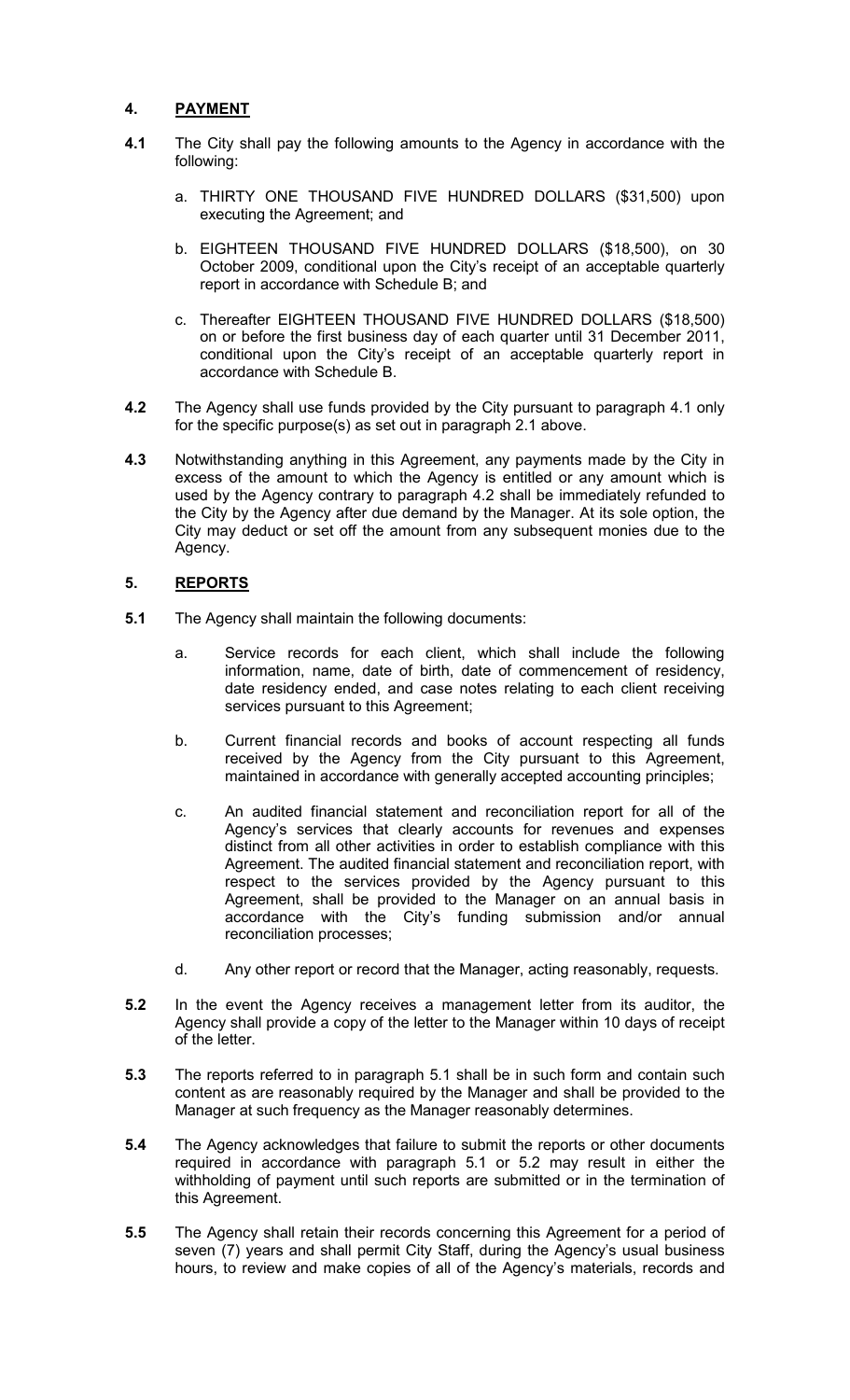other documents relating to this Agreement provided that the City gives the Agency twenty-four (24) hours notice of its intention to do so.

- 5.6 Upon written request from the Manager, the Agency shall provide, within ten (10) business days, copies of the Agency's materials, records, receipts, drawings and other documents relating to this Agreement.
- 5.7 The Agency agrees that the City shall be entitled to share the Agency's data, information and reports in aggregated form with any third party the Manager determines is appropriate and/or necessary to share such data, information and reports.
- 5.8 All reports referred to in this article remain the property of the City both during the term of this Agreement and after its expiry.
- 5.9 All material and reports prepared by the Agency under this Agreement and all forms, electronic or otherwise, prepared by the City and completed by the Agency under this Agreement shall become the sole property of the City, including copyright therein.

#### 6. OBSERVANCE OF LAW AND POLICIES

- 6.1 The Agency shall comply with all applicable federal, provincial and municipal legislation, regulations and by-laws including but not limited to the Fire Code, the Building Code, Ontario Human Rights Code, the Occupational Health and Safety Act, MFIPPA, the Workplace Safety and Insurance Act and any applicable City or County By-laws.
- 6.2 This Agreement shall be governed by and construed in accordance with the laws of the Province of Ontario.

# 7. THE AGENCY'S CONTRACTUAL STATUS

- 7.1 The Agency is an independent contractor and, its agents, officers and employees, in the performance of this Agreement, shall be taken to be acting in an independent capacity and not as officers or employees of the City.
- 7.2 The Agency shall be solely responsible for the payment of any subcontractors employed, engaged or retained by it for the purpose of assisting it in the discharge of its obligation under this Agreement.
- 7.3 The Agency shall co-ordinate the services of any subcontractors employed, engaged or retained by it pursuant to paragraph 7.2 and the City shall not be liable to it for any costs arising from the errors or omissions of such subcontractors.

### 8. INSPECTION

- 8.1 The Agency shall permit City Staff to enter the premises any reasonable time, with or without notice, in order to observe and evaluate the services provided pursuant to this Agreement.
- 8.2 The Agency agrees that its directors, officials and staff providing services pursuant to this Agreement shall, upon the request of the Manager, be available for consultation with City Staff.

#### 9. CONFIDENTIALITY

- 9.1 The Agency, its officers, agents and employees shall treat all information, especially that relating to Clients, obtained through the performance of its obligations under this Agreement, as confidential. The Agency shall not, unless required to do so by applicable law, disclose any personal information other than in accordance with applicable law or this Agreement.
- 9.2 The Agency shall endeavour, wherever possible, to obtain the written consent of a Client prior to releasing information pertaining to the Clients to third parties.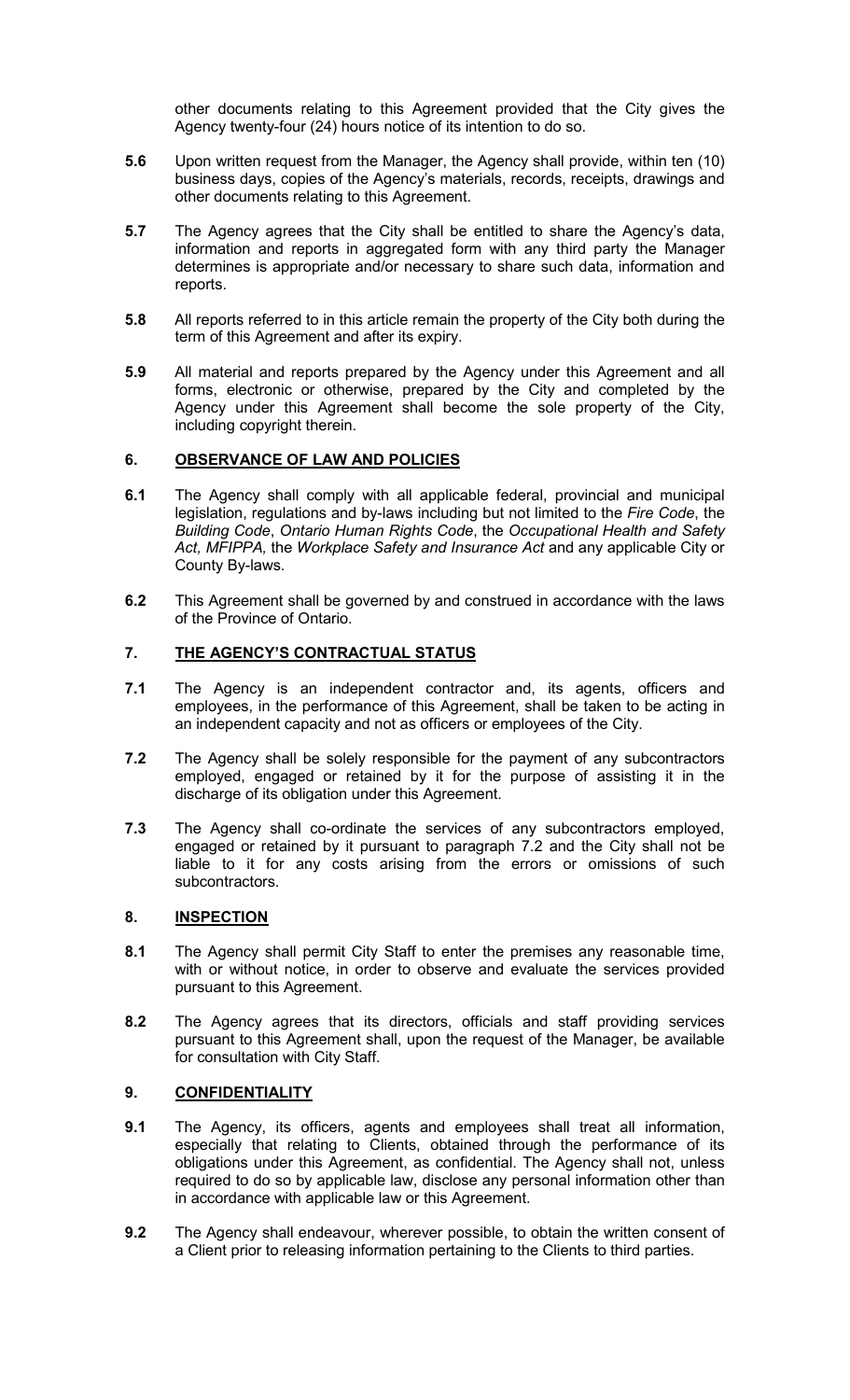9.3 The collection, use and disclosure of information by the City shall be governed by MFIPPA.

# 10. **INDEMNITY**

10.1 The Agency shall at all times indemnify and save harmless the City, its officers, employees, agents, invitees, successors and assigns (all of which are hereinafter called the "City Indemnitees") from and against any and all manner of claims, demands, losses, costs, charges, actions and other proceedings whatsoever made or brought against, suffered by or imposed on the City Indemnitees in respect of any loss, damage or injury (including fatal injury) to any person or property (including, without restriction, employees, agents, or of the Agency) directly or indirectly arising out of, resulting from or sustained as a result of the Agency's performance of or failure to perform this Agreement, excepting only those claims, demands, losses, costs, charges and actions that are a result of the negligence of the City Indemnitees.

# 11. **INSURANCE**

- 11.1 During the term of this Agreement, the Agency shall maintain, at its own expense, Comprehensive General Liability insurance having a limit of not less than FIVE MILLION DOLLARS (\$5,000,000.00) per occurrence in respect of third party bodily injury and property damage and personal liability with an insurer acceptable to the Manager, acting reasonably.
- 11.2 All policies shall contain undertakings from the insurer that none of the policies shall be cancelled or allowed to lapse or be materially changed until at least 30 days prior written notice has been given to the Agency and the City Clerk.
- 11.3 The Agency shall provide at the time of execution of this Agreement evidence of such insurance coverage in a form satisfactory to the Manager and from time to time, as such coverage expires or is replaced, shall provide evidence of renewals or replacements thereof satisfactory to the Manager.

# 12. NOTICE

- 12.1 Any demand or notice to be given pursuant to this Agreement shall be properly made and given if made in writing and either delivered to the party for whom it is intended to the address as set out below or sent by prepaid registered mail addressed to such party as follows:
	- (a) where the City is the intended recipient:

The City Clerk City of Peterborough City Hall 500 George Street North Peterborough, ON K9H 3R9

(b) where the Agency is the intended recipient:

Mr. William McNabb Executive Director - Brock Mission 217 Murray Street P.O. Box 1445 Peterborough, ON K9J 7H8

T: 748.4766

or to such other addresses as the parties may from time to time notify in writing, and any demand or notice so made or given shall be deemed to have been properly made or given and received on the day on which it shall have been so delivered or, if mailed, then, in the absence of any interruption in postal service in the City affecting the delivery or handling thereof, on the day following three (3) clear business days following the date of mailing.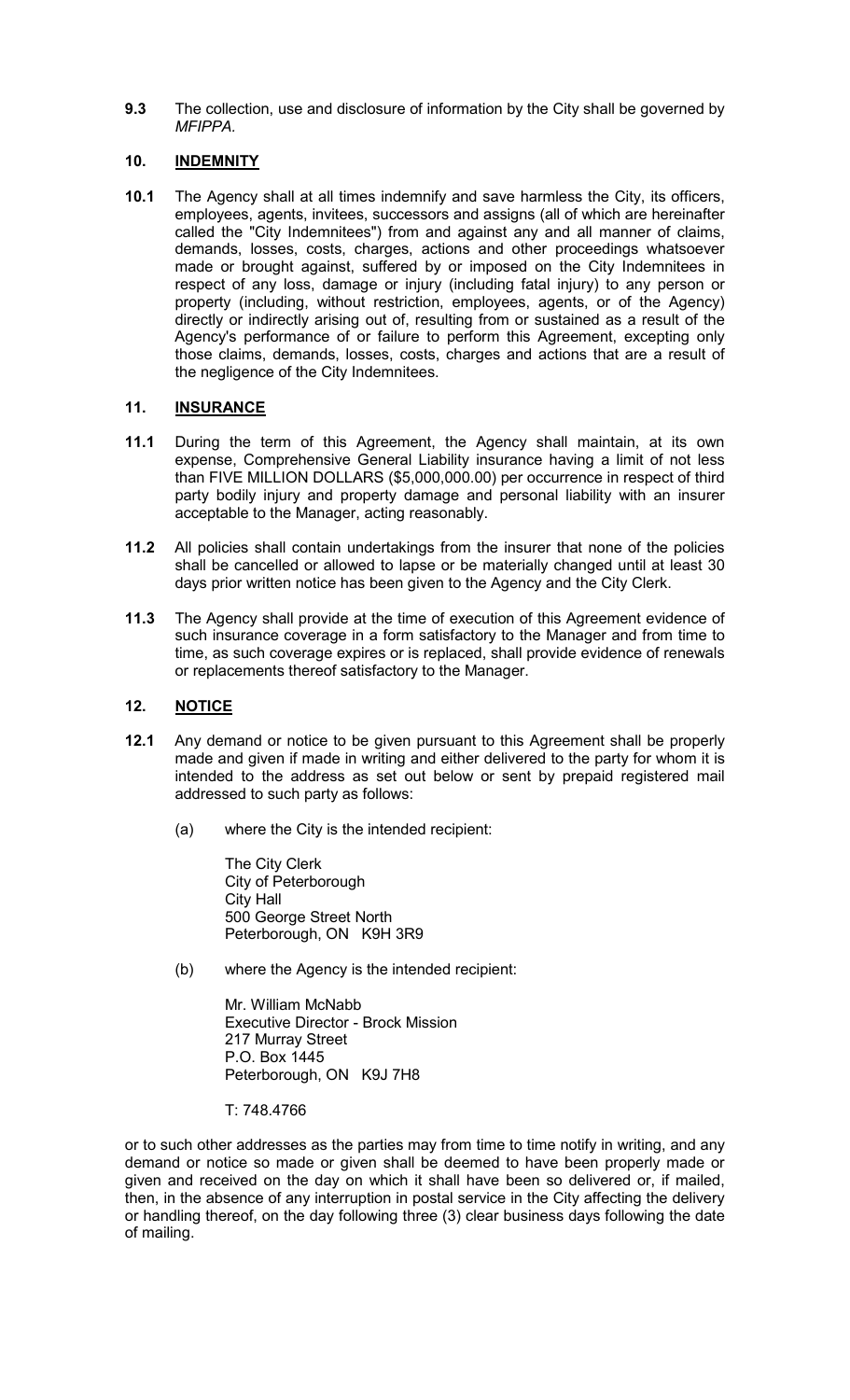# 13. GENERAL PROVISIONS

- 13.1 Should any provision of this Agreement be declared or found to be illegal, unenforceable, legally ineffective or void, then each party shall be relieved of any obligation arising from such provision, but the balance of this Agreement, if capable of performance, shall remain in full force and effect.
- 13.2 No term or provision of this Agreement shall be deemed waived and no breach consented to, unless such waiver or consent is in writing and signed by an authorized representative of the party claimed to have waived or consented.
- 13.3 No consent by a party to, or waiver of, a breach under this Agreement shall constitute a consent to, waiver of, or excuse for any other, different or subsequent breach.
- 13.4 The Agency shall not assign in whole or in part its obligations under this Agreement.
- 13.5 This Agreement may not be varied, altered, amended or supplemented except by an instrument in writing duly executed by the authorized representatives of both parties.
- 13.6 All obligations of confidentiality and indemnification and the reporting requirements as set forth in this Agreement shall survive termination of this Agreement.
- 13.7 The parties agree and acknowledge that this Agreement may be amended from time to time through the amendment to or addition of the Schedule(s) that will form part of this Agreement.

IN WITNESS WHEREOF the parties hereto have executed this Agreement.

| THE CITY OF PETERBOROUGH                                 |  |  |
|----------------------------------------------------------|--|--|
|                                                          |  |  |
| D. Paul Ayotte, Mayor                                    |  |  |
| Nancy Wright-Laking, CityClerk                           |  |  |
|                                                          |  |  |
| THE BROCK STREET MISSION<br><b>PETERBOROUGH</b>          |  |  |
| )                                                        |  |  |
| Signature                                                |  |  |
| Name: William NcNabb<br><b>Title: Executive Director</b> |  |  |
|                                                          |  |  |
| Signature                                                |  |  |
| Name:                                                    |  |  |
| Title:                                                   |  |  |
| I/we have authority to bind the<br>Agency                |  |  |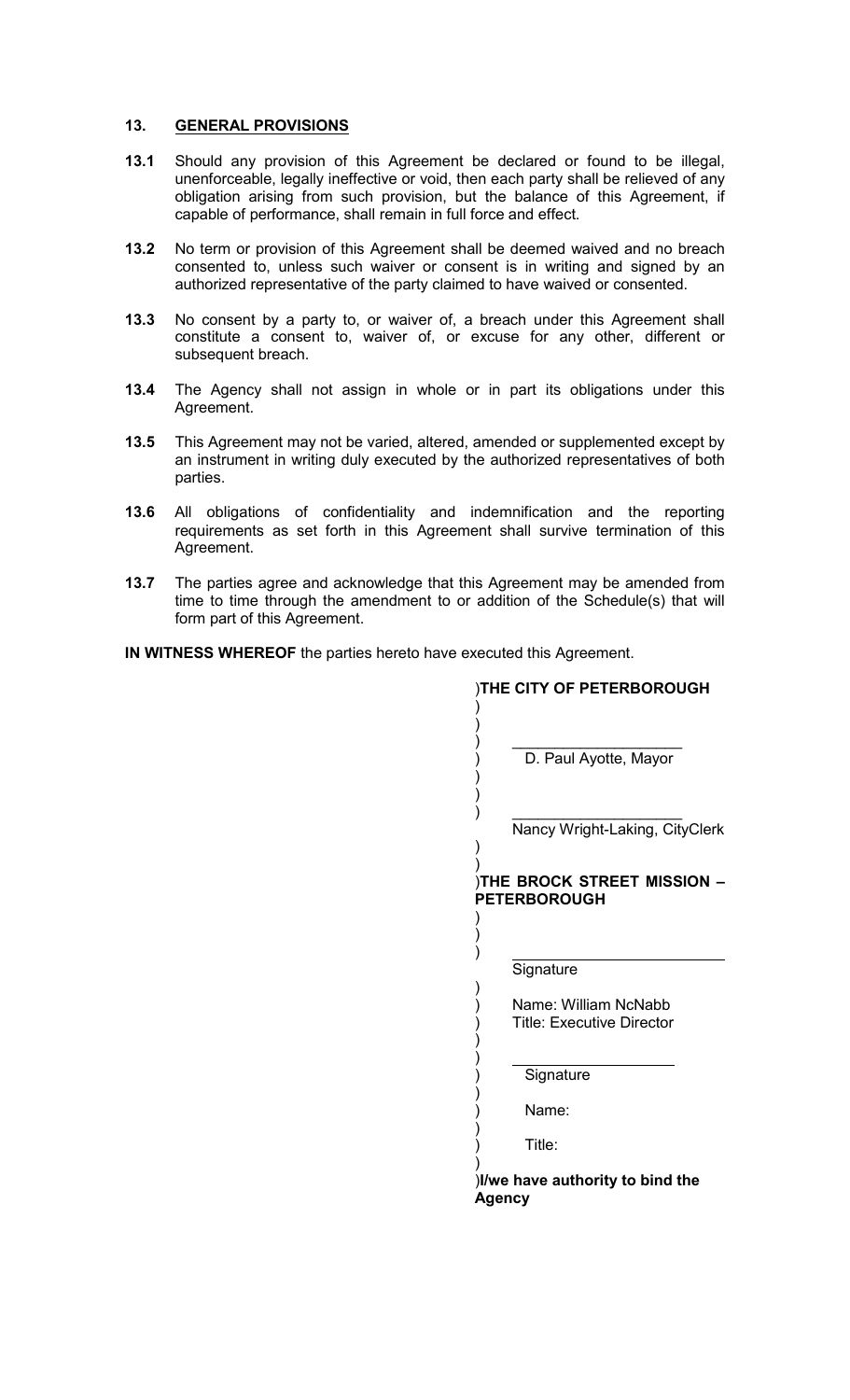# Schedule "A"

# RELATED SERVICES

- 1. The SILSW or the SWA shall assist each Client to:
- Connect with community services that best address their individual circumstances and needs (e.g., housing supports and personal supports to assist with housing search i.e. addiction counseling, job readiness, etc.);
- Assess any situations where the Client is at risk of losing her housing unit;
- Retain housing;
- **•** Develop group support activities in the areas of education, support, grief counseling, family relationships, as appropriate and in accordance with available resources;
- Access recreational programming to support social inclusion and life skills;
- Access appropriate addiction service programs 4 County Addiction Services (4CAST) to provide, if available, weekly onsite counseling;
- Follow–up and monitor her goals and to establish group follow-up to monitor goals;
- Meet with: a nutritionist, visiting nurses, the Brock Mission doctor; and
- **Access Public health programs, and other appropriate programs.**
- 2. The SILSW and the SWA shall:
- Support and encourage each Client to access employment skill development programs (OW/EO);
- **Intervene, as appropriate, in resident conflicts to ensure a safe, nurturing** environment for all and provide conflict resolution modeling;
- Assist each Client to develop and apply appropriate problem solving skills on housing related matters (e.g. dealing with landlord and tenant issues)
- Provide regular follow-up with each Clients to build a supportive and trusting relationship; and
- Make appropriate referrals to community supports in the area of crisis intervention, mental health services, etc.